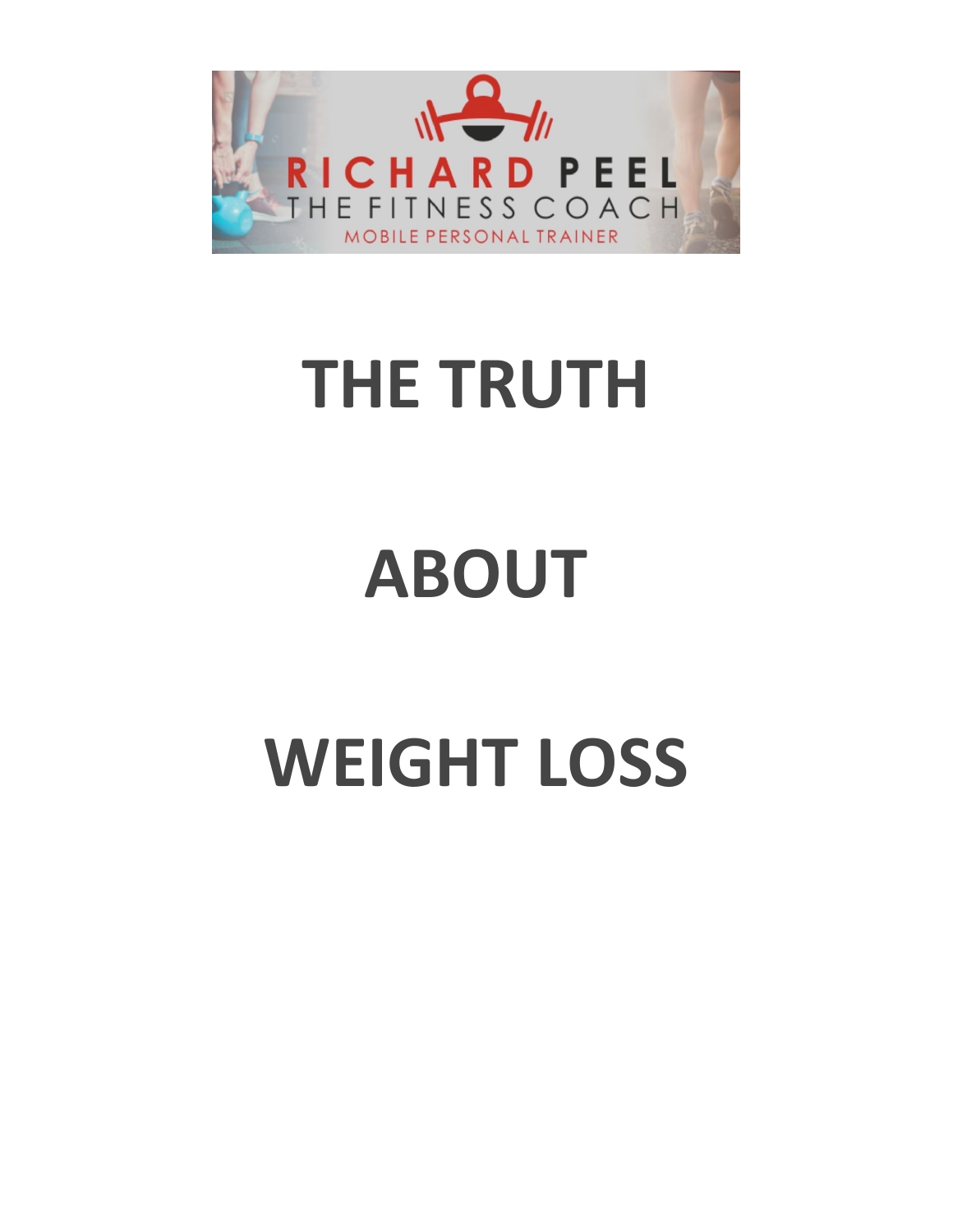# **Quick fix bull...**

Why do we all look for quick fix solutions in whatever we do. We certainly want one with regards our health &fitness and more so weight loss. The truth of the matter though, whether you've read in magazines or seen it on a slimming pill packet from companies only interested in selling their product.

There is not a quick fix, quick fix solutions don't exist. Consistent routines done consistently will get you where you want to be. It is all about being consistent in what you do. Anything less than that just isn't valid. Consistency over time, is your only fix.

This goes for our diet/nutrition too we all want the quick fix easy option diet, when no diet works forever. The slimming world client who goes every week for their weekly weigh in. The weight watchers client who spends fortunes on pre packed meals both these have being successful as businesses but do you know any individual who having achieved results they wanted has managed to keep the results.

# I bet very few.

Weight watchers worked for me last time, slimming world worked for me last time. Last time, exactly. These are the quick fixes, the quick fixes that don't last forever.

Enter 'diet' into a google search and you'll get almost 70 million hits! The online encyclopedia 'Wikipedia' lists an A-Z of over 100 common diets. So diets are everywhere yet the national waistlines of this country is expanding...again diets just don't work long term. Because again there isn't a quick fix.

Let me try and explain...

# **The truth about fat loss.**

I'm not sure if it's true (I sure hope it's not), but I've yet to meet a woman who DIDN'T have something negative to say about her body, then it gets you thinking. What's the reason so many women are unhappy with the way they look? Is it their boobs? Their bum, the size of their hands. How about moles or teeth gaps? Tricep flab or stretch marks? Cellulite or a lazy eye?

Honestly, I have no idea and I doubt I ever will. But, one thing I have noticed is every woman I've ever worked with I'm not exaggerating here; EVERY WOMAN has asked me what is the fastest way to lose weight?.

Whether they need to lose weight or not? Well, that's up for debate. But, every woman has made it clear that finding the fastest way to lose weight is something that's really important to them. So, ladies, today I'm going show you how to do it.

Regardless of whether you're a man or a woman, there are a few things you need to understand and accept before you embark on your fat loss journey:

# **1) You're going to have to make sacrifices**

I know this seems like common sense, but you'd be surprised at the number of people that decide to chase a goal without giving one thought to the work required to achieve it.

Fat loss? It's hard. It never stops being hard and it requires a lot of sacrifice in time, money, energy, food, etc. that not many people are willing to make.

If you are, if you care about losing weight more than you care about the stuff you'll have to give up to do so you *will* succeed. If not, you won't.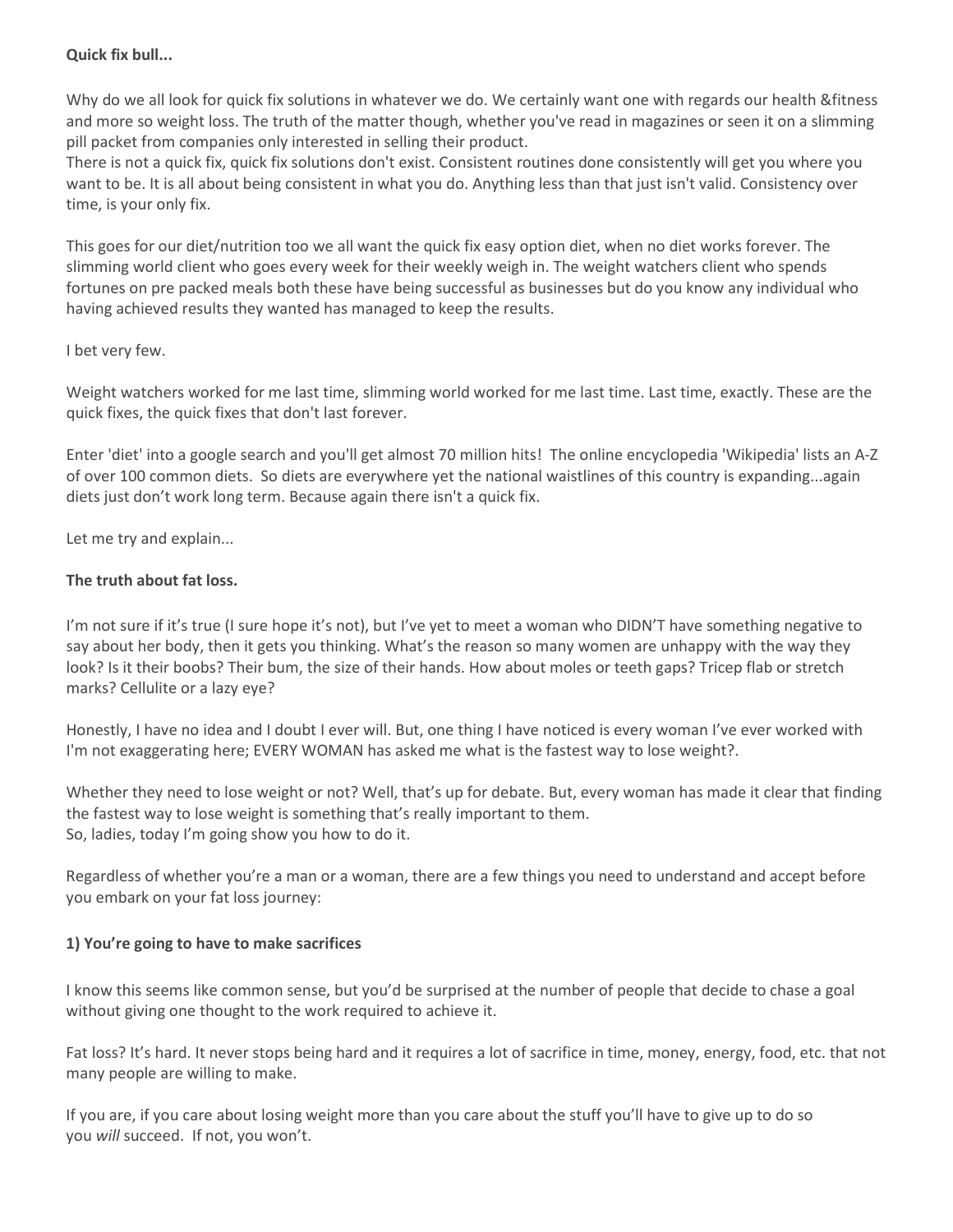# **2) You have to be consistent**

Consistency is definitely the key.

This is with anything, but your results aren't predicated on what you do in a day or a week.

They're predicated on what you do in a month or a year (or longer depending on how far you want to take things). If you train hard and eat right on a consistent basis, you'll wind up with a great physique. If you don't if you're on and off with your training or eating, or only stick to a program for a short period of time you'll wind up exactly the same as you are

# **3) You'll have to keep doing what you're doing**

Why do so many people end up regaining all of the weight they lost if not more after a diet? It's because diets don't really work forever after which

It's because they revert back to their old eating habits. Or their old training habits. Or they stop training and eating well all together.

Whatever you did to lose body fat is what you'll have to keep doing in some way, shape, or form to maintain it. Be smart about the methods you choose to induce fat loss. Because, eventually, it'll become part of your lifestyle.

# **4) You won't always be motivated**

Some days you will want to give up and you know what? That's OK.

Nobody has an unlimited supply of motivation. What makes someone successful at anything, not just losing body fat isn't an ability to always be motivated. It's an ability to just "show up" and put in the work regardless of whether or not they're motivated.

There are going to be days where you don't feel like following your diet, going to the gym, or doing an hour of low intensity cardio. It's on those days (not the days you feel awesome) that dictate your success.

# **5) Perfection isn't possible (nor is it necessary)**

If you're making progress, stick to the process. It won't go perfect it's not about being perfect. It's about being better. Perfection doesn't exist, and chasing it will only lead to frustration and burnout. Don't try to be perfect. Try to be better.

In the grand scheme of things, that's all that really matters.

# **6) Progress Isn't Linear it's not a straight line**

Lastly, understand that just as there'll be weeks where you drop inches, pounds, and look noticeably leaner, there will also be weeks where you don't. This doesn't mean you're a failure, it just means you've stuck to the plan long enough to hit a plateau (which means you've also made progress).

And when you do, this is when you have to slightly alter your approach.

Now that we have the groundwork laid, let's talk about how to actually shed body fat. We're going to cover nutrition first (since it has the biggest impact on fat loss). Then, we'll go over strength training and cardio. How to make adjustments when fat loss stalls; and finally, we'll finish up with some common myths and misconceptions.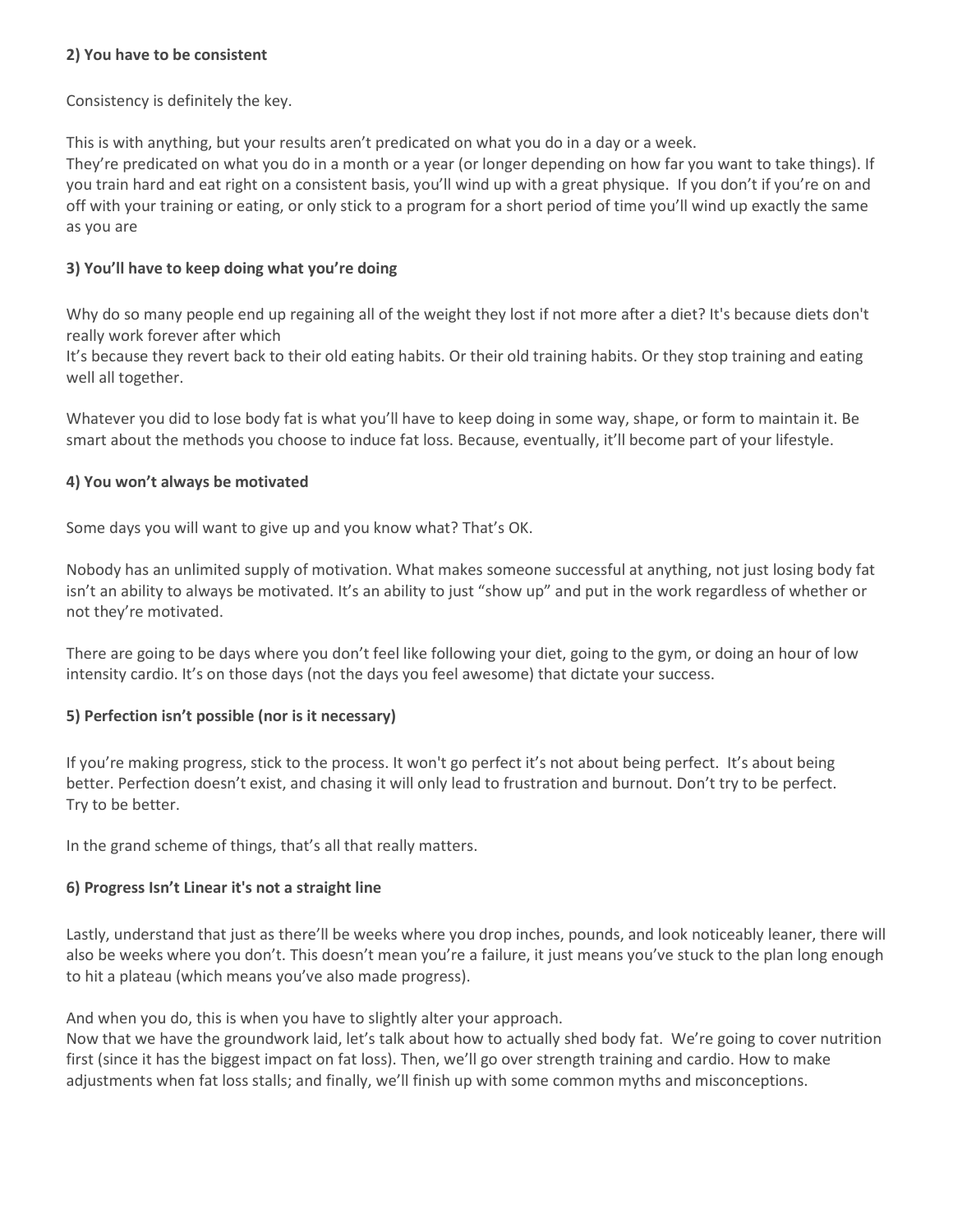### **Nutrition**

Nutrition is the most important fat loss variable, and it can be broken down in to five categories:

- 1. Calories
- 2. Macronutrients
- 3. Nutrient Timing
- 4. Micronutrients/Fiber
- 5. Supplements

Let's cover each category individually:

#### **Calories**

Calories are just a fancy way of saying "energy". Everything you eat is made up of calories, and the total amount of calories you consume by the end of the day determines whether you gain, maintain, or lose body fat.

# **Macronutrients**

Macronutrients are "major nutrients" protein, carbohydrates, and fats and they combine to make up the calories you consume on a daily basis (protein and carbs are 4 calories per gram, and fat is 9 calories per gram). Each macronutrient has a different function within the body, and the amount of protein, carbs, and fat you eat in relation to your total calorie intake has a huge impact on your physique.

# **Micronutrients/Fiber**

Micronutrients refer to "small nutrients" vitamins and minerals and have a huge impact on your health. Fiber is important for your health too (and for staying regular) and both micros and fiber are found in the foods that make up your daily.

Now that you have a simple overview of each category, here's a step-by-step guide for setting up a nutrition plan:

# **Step 1: Create a Caloric Deficit**

A caloric deficit (burning more food/energy than you're taking in on a daily basis) is required to lose body fat, and you can create a deficit by either

- Decreasing your food intake and or
- Increasing your cardiovascular activity.

We're going to talk about cardio in a bit, so in regards to your food intake, you want to eat the most amount of food possible that still allows you to make progress.

If you know how many calories you're taking in (i.e. if you already track your food intake), start with a 300-500 drop in calories below maintenance daily (the amount of calories required to maintain your current body weight), and adjust from there. 500 calories daily times 7 as there's 7 days in a week equals 3500 which is equivalent to 1lb of fat.

If you don't know how much food you're eating, you can either put your stats in to an on line calculator which will give you an "estimated" maintenance intake. You will have a rough guide to work from then.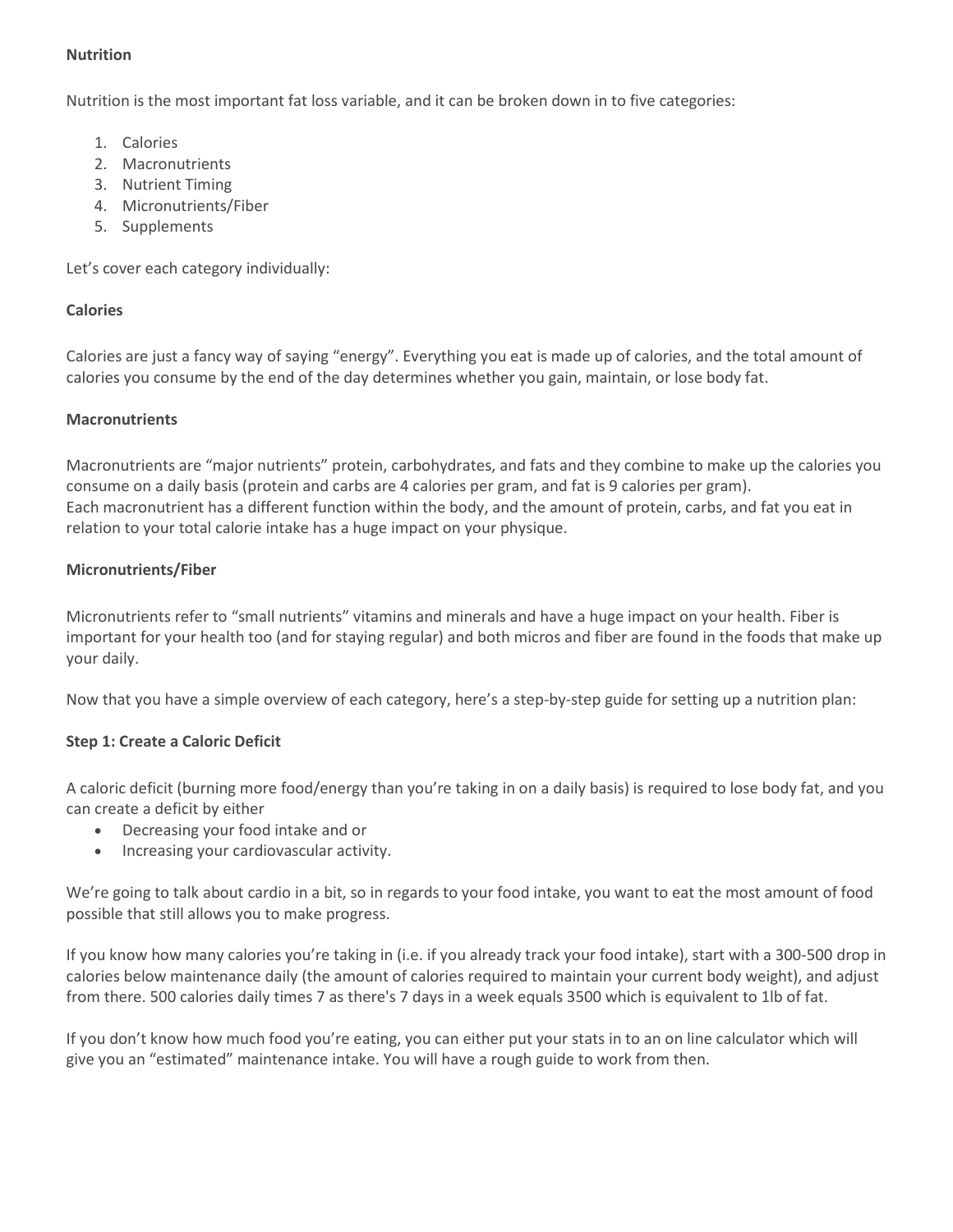#### **Step 2: Set Up Your Macronutrients**

Calories reign supreme in your journey to shed body fat, but macros come in at a close second. Protein is the building block of muscle tissue, and it's also the most satiating macronutrient (meaning it keeps you fuller longer). Carbs are your brain's main energy source, your body's main energy source during high intensity exercise, and the macronutrient that has the largest impact on your metabolism. And fat is your body's main energy source at rest.

You need different amounts of each macronutrient not only to maximize performance, but also to maximize your physique so the way I would set them up is as follows:

If you track your macros/calories, you don't have to get so concerned initially with macro nutrients but if you decide you want too here is a rough guide as to what you should be aiming for.

- Set protein close to 0.8g per pound of your body weight
- Set fat anywhere from 0.3-0.5g per pound of your body weight
- Fill in the rest of your calories with carbohydrates

If you don't track your macros/calories, ideally from fruits and vegetables

- Eat a protein source with each meal (size of your palm)
- Fill up half of your plate with veggies
- Don't add extra fat to any meals (we don't seem to have a problem getting enough fat in)
- Try to eat nutrient dense, whole foods as the majority of your diet (fruits, veggies, quality starches, etc.)

# **Step 3: Make Sure You're Getting in Enough Micronutrients & Fiber**

This matters more for your health than anything else, but because being unhealthy would trash your ability to perform at a high level (which would negatively impact fat loss), it needs to be accounted for. The way you ensure you're getting in enough micros and fiber is by eating nutrient dense, whole foods at least 80% of the time. Fruits veggies etc. One ingredient foods. Moderation is important. Flexibility is important.

And there's nothing wrong with eating "junk" food from time to time.

But, micros and fiber are important too. And if you want to stay healthy, you need to be (at least the majority of the time) eating "healthy" food. Fruit, veg, meat and water.

# **Step 4: Figure Out the Structure of Your Meals & When You Want to Eat Them**

This comes down almost entirely to personal preference. If you want to eat three meals per day, eat three meals per day. If you want to eat every two hours, eat every two hours. Want to train on an empty stomach? Train on an empty stomach.

As long as you're eating in a caloric deficit, consuming the proper amount of each macronutrient (that you need) are able to train hard, are able to sleep at night and aren't thinking about food all day, your meal structure/timing is probably fine. If any of those things are off, make an adjustment.

# **Step 5: Buy Some Supplements (If you want)**

Again, supplements aren't going to have much of an impact on fat loss, but protein powder, fish oil, and vitamin and mineral supplements are decent investments. Everything else? Probably worthless (at least from a fat loss standpoint).

So don't waste your money.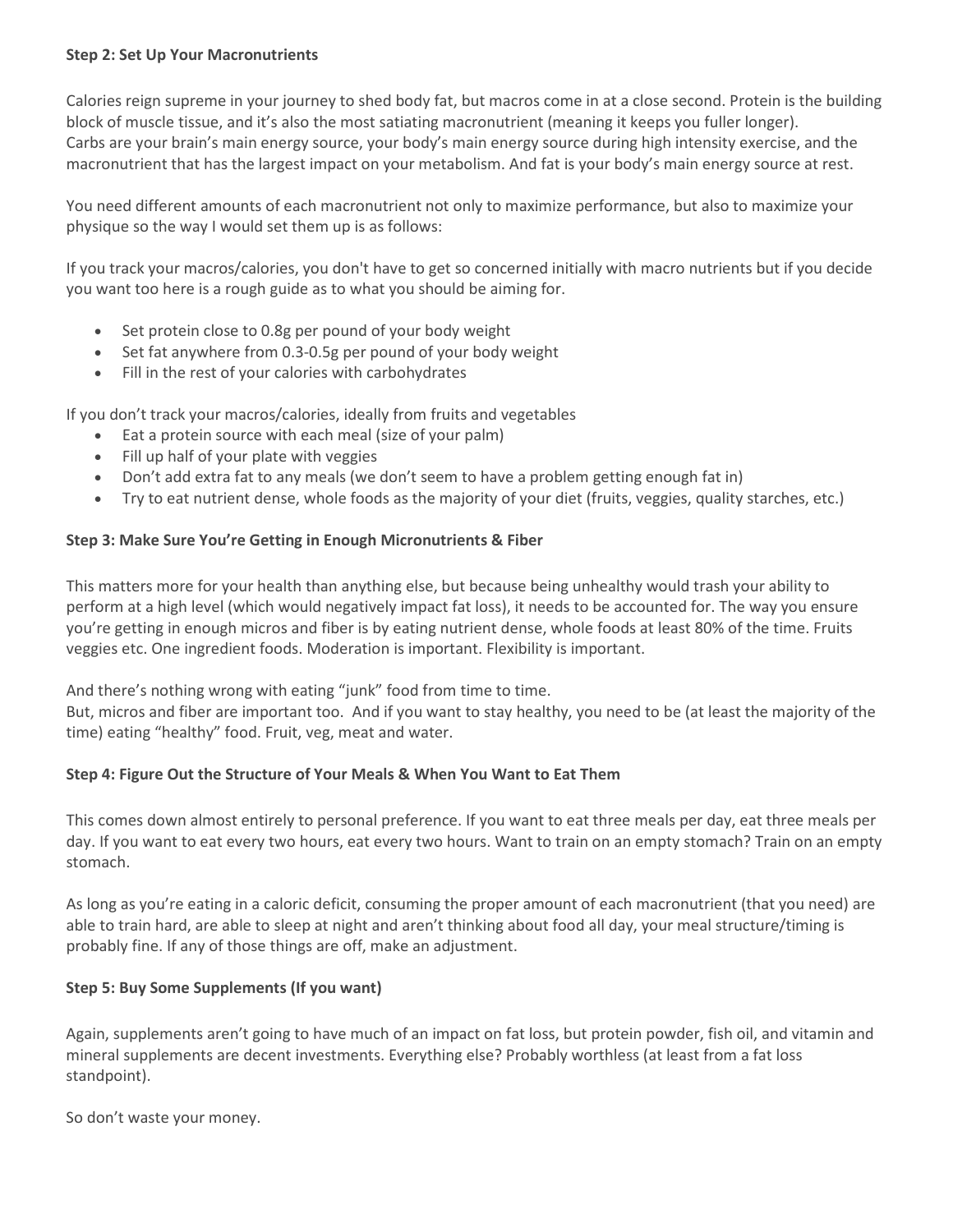# **Strength Training & Cardio**

Moving on to physical activity, strength training is the most beneficial activity you can do to lose body fat (this is even more true for women than it is for men), and cardio is important for your heart health, work capacity, and ability to create a caloric deficit

# **Strength Training**

Strength training refers to any activity that forces you to use your muscles to generate force against an external resistance.

In other words, it's any activity that has you lifting weights.

For the purpose of this article, those weights can come in the form of your own body weight, dumbells, barbells, or exercise machines (i.e. just a normal strength training routine).

# **Cardio**

•

There are two types of traditional cardiovascular exercise:

- Low intensity steady state cardio (LISS)
- High intensity interval training (HIIT)

LISS cardio is characterized by activities that are low in intensity, high in duration, and don't put a ton of stress on your joints (jogging, walking, swimming, biking, etc).

HIIT is characterized by activities that are extremely high in intensity, short in duration, and are structured with periods of all-out effort followed by periods of low effort or rest (sprints, bike sprints, jump rope intervals, basketball, etc). Both forms of cardio are beneficial, and both have their place in a well-designed fat loss

Now that you have a simple overview of each activity, here's a step-by-step guide for implementing them in a fat loss program.

#### **Step 1: Start Strength Training**

Strength training builds muscle tissue. More muscle tissue increases your metabolism and a faster metabolism leads to more fat loss in the long run. Strength training also:

- Builds confidence.
- Builds strength (duh).
- Improves athleticism.
- Improves balance and stability.
- Improves movement capacity.
- Helps you avoid injury.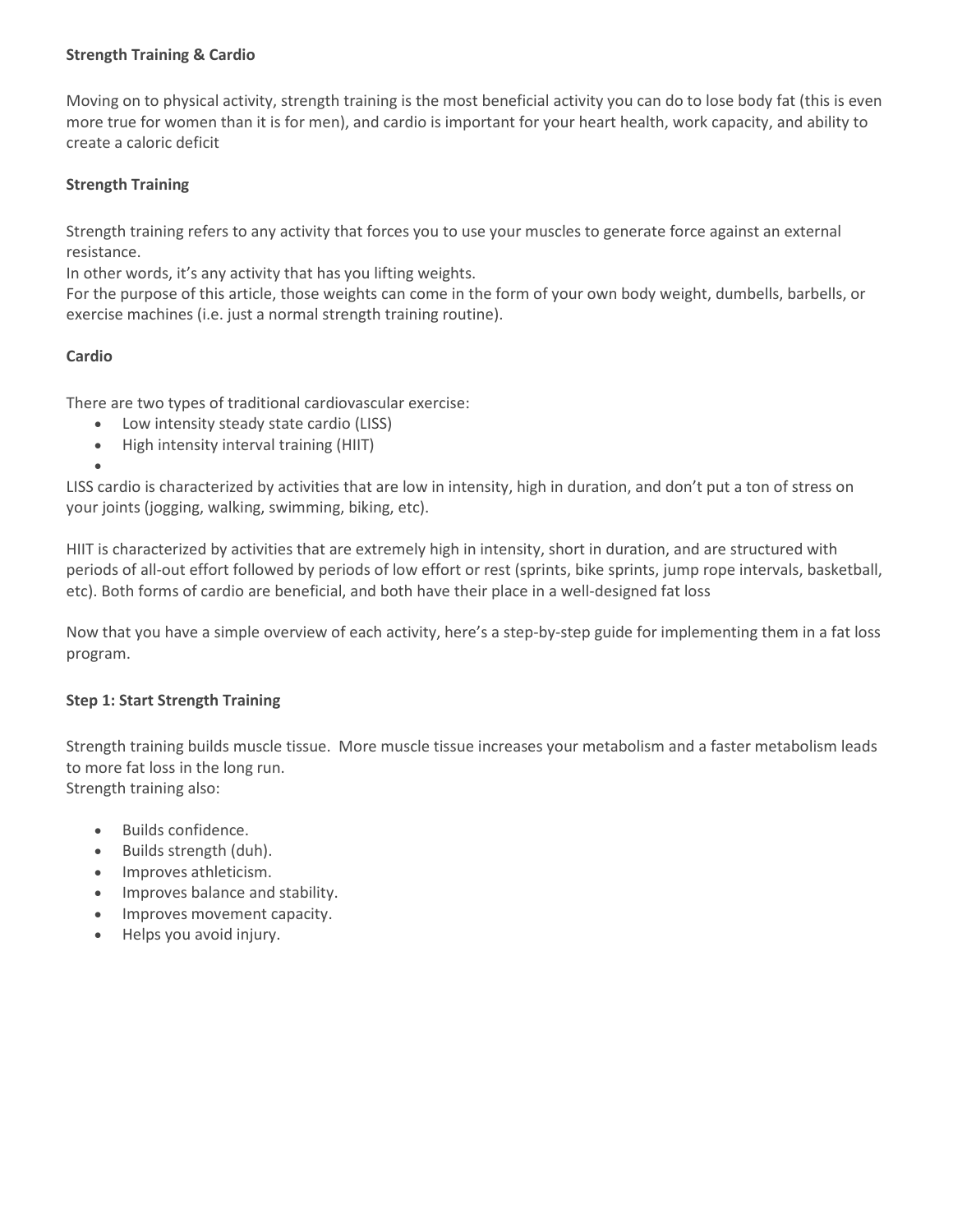In an ideal world this is what we should be doing:

- Train 2-4 days per week
- Perform compound exercises as the foundation of your program (squats, deadlifts, presses, rows, lunges, carries, etc.), with isolation exercises thrown in as accessory work.
- Perform 3-6 exercises per workout.
- Perform 3-6 sets per exercise.
- Train in the 3-12 rep range.
- Take 60-120 seconds of rest in between exercises.
- Add weight, reps, or sets on a weekly to monthly basis.
- Change either your exercises or the rep ranges you're working at every 4 weeks.
- Don't go to failure (at least not on main lifts).

Strength training is a constant in your fat loss program. Your food intake and cardiovascular activity will change, but strength training as a whole will remain the same.

# **Step 2: Establish a Starting Point for Cardio**

If you're an endurance athlete, do as much cardio as needed to perform well in your desired sport. If you're not an endurance athlete, do the least amount of cardio possible that still allows you to lose body fat. For most women, this will be *1 to 3 sessions per week.*

Some will want to do more, some less.

# **Step 3: Pick Your Cardiovascular Activities**

Just like with nutrient timing, this comes down almost entirely to personal preference. If you like to dance, dance. If you like to swim, swim. If you like to play tennis, football, or run on a treadmill.

In most cases, you want to pick an activity that you enjoy and are willing to stick with in the long-run. The only caveat is you have to be mindful of fatigue. Your body doesn't have an unlimited ability to recover especially when your food intake is limited so if the cardio you're doing is starting to detract from your strength training sessions (which is far more beneficial, and therefore more of a priority, than cardio is), you need to change it.

# **Making Adjustments**

The thinks written before this provide good starting points, and they should get you moving in the right direction. But, eventually you're going to hit a plateau, and you can either decrease your food intake or increase your cardiovascular activity to get the ball rolling again. Doing either will create a further deficit, and re-stimulate fat loss.

The key is to:

- 1) Decrease your food intake OR increase your cardiovascular activity (try not to do both at the same time).
- 2) Make adjustments only when you have to (don't get impatient).
- 3) Make the smallest adjustments possible.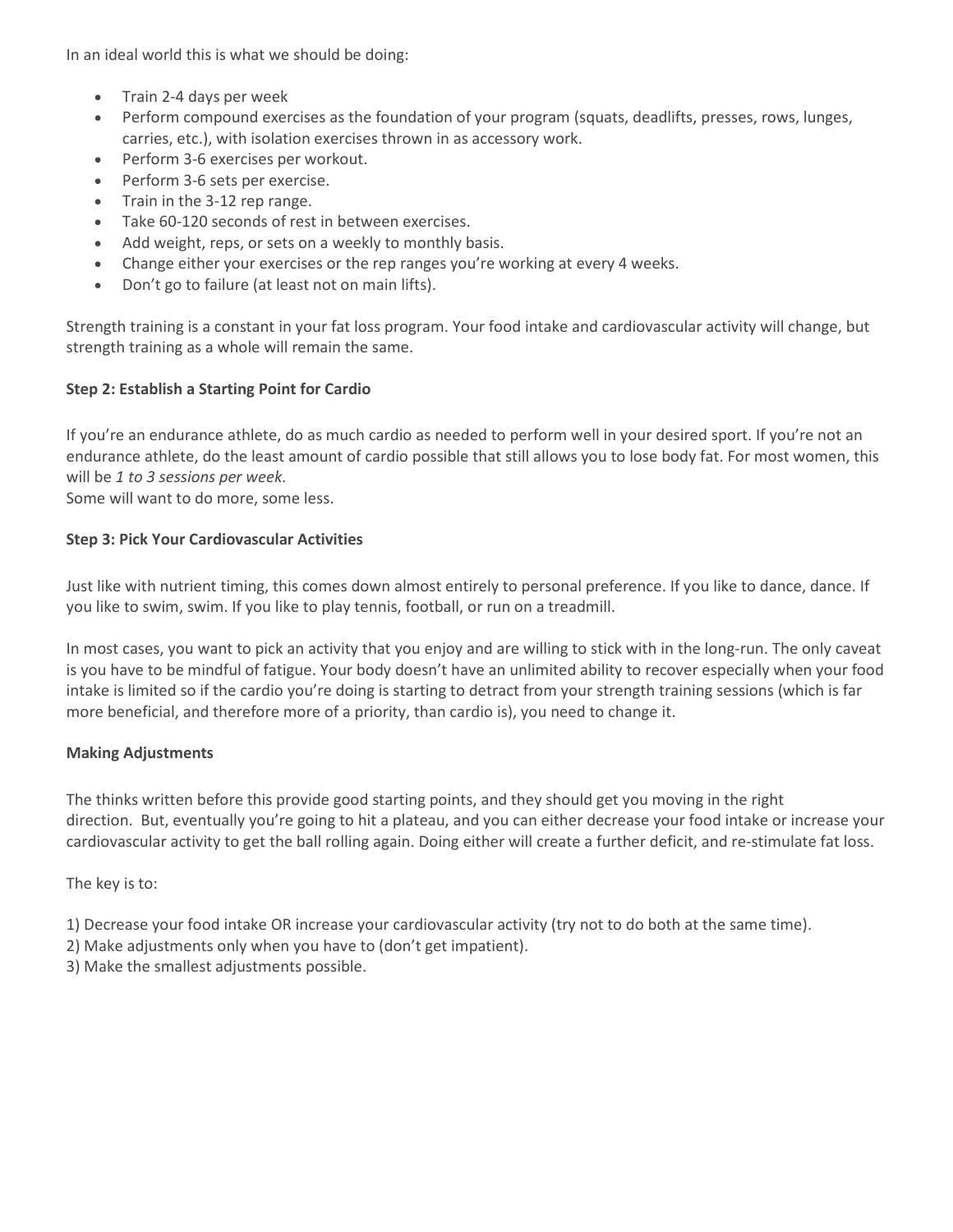Honestly, this comes down to trial and error, and you'll learn what works best for YOU through experimentation. But, the above "keys" are pretty vague, so here are some simple guidelines:

- 1. When you hit a plateau, decrease your food intake or alter your food choices if you don't want to do more cardio, or increase your cardio if you don't want to eat less food.
- 2. Reductions in food should come primarily from carbs and/or fats (protein stays constant), and should be characterized by a drop of about 100-200 calories.
- 3. Increases in cardio can come from either adding duration (30 minute session to a 60 minute session), adding intensity (30 second intervals turn in to 45 second intervals), or adding another session (1 session per week to 2 sessions per week).
- 4. Measure progress by 1) What you see in the mirror, 2) Measurements (hips, abdomen, legs, arms, etc), and 3) The scale.
- 5. Keep making adjustments until you reach your goal.

#### **Myths and Misconceptions**

As you can probably tell by now, the recommendations proposed are similar to the recommendations that would be given to both a man and a woman for good reason. How women and men lose body fat is very similar. Sure, there are some differences between the two; women store more fat in their hips, men tend to get bigger around the midline, women also tend to get more emotional about the scale weight but there's not nearly as much difference as most people think.

And a lot of the misguided fat loss advice given to women (eat like a bird, avoid strength training, do a TON of cardio, etc.) is based on a few key myths and misconceptions:

#### **1) Women have slower metabolisms than men**

True, but only for one reason: Women tend to have less muscle mass. If they had the same amount of muscle mass, they would have the same metabolic rate (or close to it).

That's why strength training is important (it helps women build muscle, which in turn speeds up their metabolism). And it's also why – although most women will likely have to eat less food than men because of their smaller structure – they shouldn't eat like birds just for the hell of it (EAT AS MUCH FOOD AS POSSIBLE).

#### **2) Strength training will make women bulky**

Not true. Most men have a hard time getting bulky, and they have a boatload more testosterone (which is the hormone that drives muscle growth). Strength training won't make women bulky. What it will do however is make them strong, confident, powerful, speed up their metabolism and give them the "toned" and "shapely" look most women are looking for.

#### **3) The best way for women to get lean is by doing cardio**

Nope. The best way for women to get lean is by being in a caloric deficit for a prolonged period of time. Cardio is useful tool in creating a deficit. But doing too much of it will start to eat away at muscle tissue and take away from their ability to train hard in the weight room. And, based on what we've discussed about strength training, muscle growth, and the benefits it has on fat loss, that's obviously not a good thing.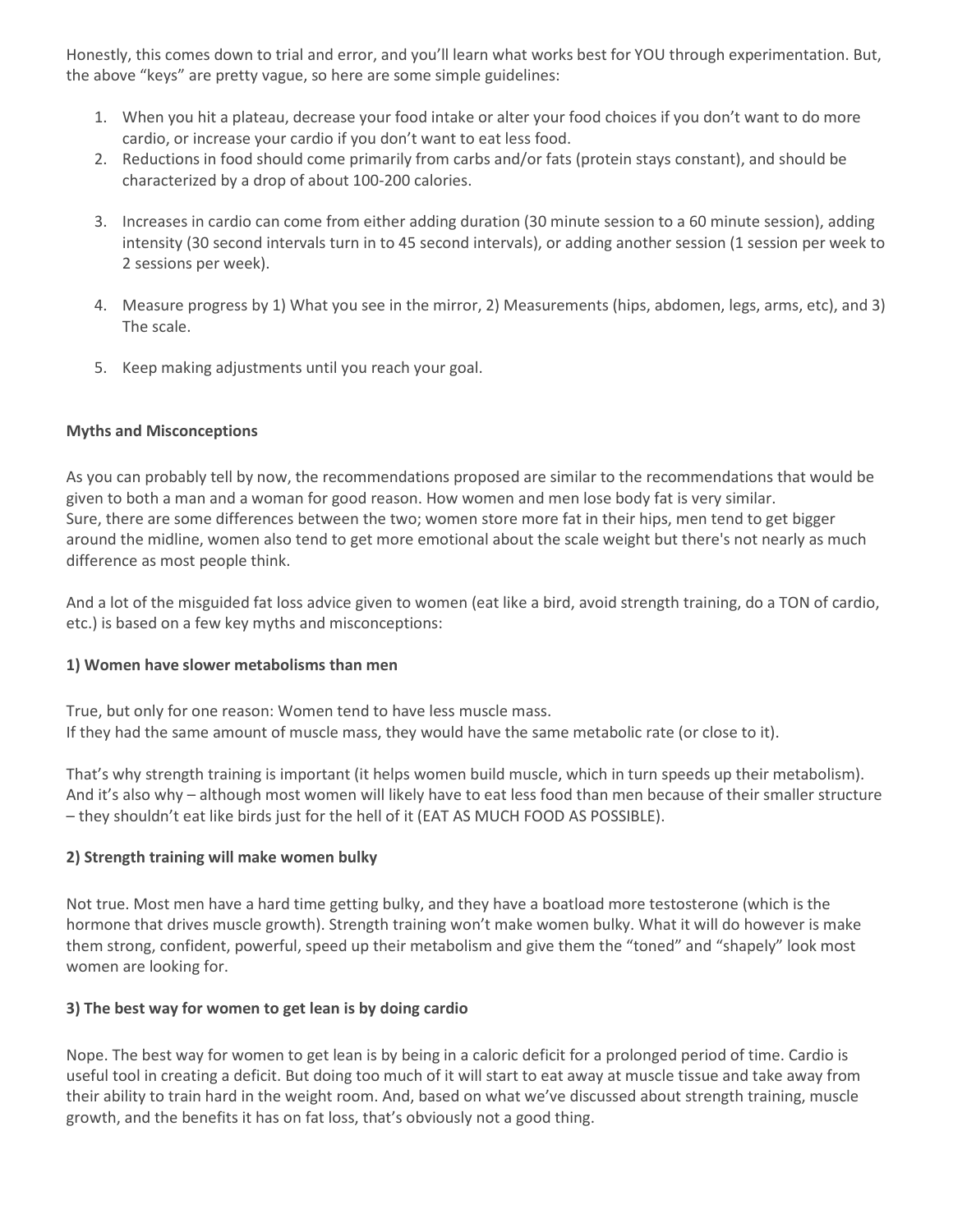# **4) Carbs make women fat, so they should avoid them**

Wrong. Too many calories make women (and anyone for that matter) fat.

Carbs are extremely beneficial for health, performance, and body composition, and although they're the nutrient that most often gets cut in a fat loss program (because they're less "essential" than protein and fat), women should eat as many carbs as possible.

# **5) Fats make women fat**

Again, this is completely off base. Eating too many calories makes you fat!!

# **6) Too much "junk" food will make women fat**

Lastly, too much "junk" food will make anyone fat, but it's not really the "junk" food that's the problem; it's the total number of calories.

"Junk" food has a high caloric density (high number of calories in a small volume of food), making it extremely easy to overeat. If women can consume "junk" food in moderation while staying within their target number of calories, they're fine. And, because mental health matters just as much as physical health (depriving yourself will get you nowhere), they probably should.

# **Wrapping Up**

# **The Fastest Way to Lose Weight (And Keep it Off for Life)**

There's nothing fancy about this article and that's because there's nothing fancy you ladies need to do in order to lose body fat. Eat well. Train hard.

Make adjustments when progress stalls and keep grinding.

You do that, while tailoring the specifics of your plan to meet your individual needs and you'll have no choice but to be successful.

#### **Dietary habits**

Like with exercise, in order for an improvement in fitness body composition, performance or health to happen dietary changes must be sustainable.

Most nutritional changes undertaken usually fail. Maybe this is due to a lack of planning or too much reading glossy magazines and there false diet promise advertisements. Where you will often choose that latest shake diet or the abs in 3 week one. Sold only by companies with their pockets in mind.

Over a more considered and sustainable approach because you want something to happen yesterday. This is the way of the inpatient world I'm afraid. Health is important, in fact our health (the state of freeness from illness or injury) is the most important thing we as individuals have. Our health can make us or break us. What we consume has a massive impact on our health. We truly are what we eat.

From body composition to illness, disease and injury our diet is a huge factor in what we've become. This is why what we eat is so important, these fad diet don't address the issues of your diet, they give you a fix. That 4 week fix before your holiday before you go away. You come back where you've put more weight on than even before you lost it. You can see dieters like addicts trolling through articles looking for their next yo yo diet drug fix. When all they need to do is address their diet rather than go on one.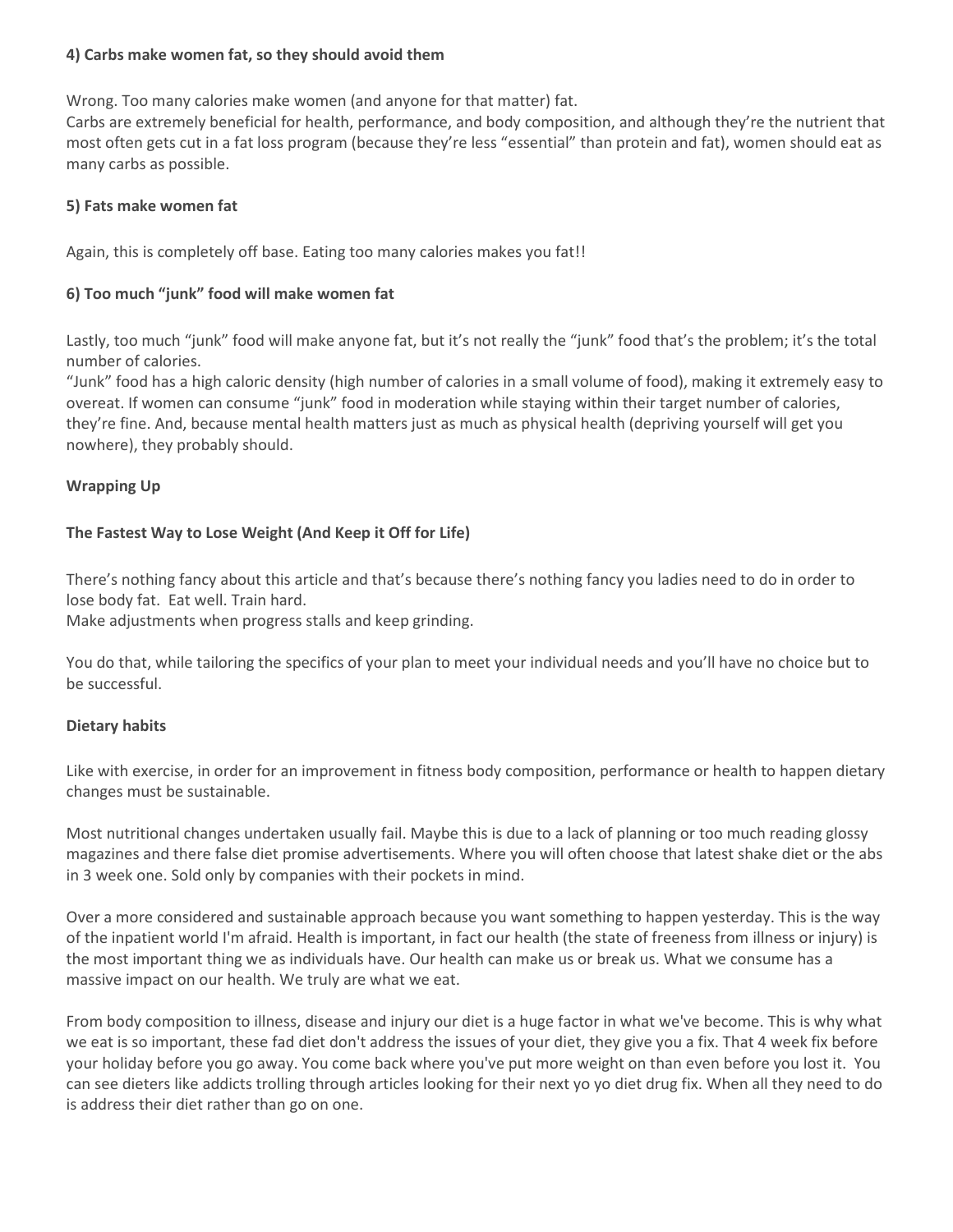You've probably, most defiantly experienced slip ups in which ever diet you chose no doubt (where the old habit reappears) the sod it times when you think you've let yourself down. So you slide back down that slippery slope. This can last for weeks to months until you get your head in check before repeating this cycle again.

Diets are a very extreme approach to change. If you look at a diet in terms of the amount of change required and the speed of that change (how quickly that change is being implemented) it's both physically and psychologically unlikely to work. One important aspect of any work I like to do is to discourage 'dieting'. People who follow extreme diets try to achieve too much too soon.

Would you try to run the London marathon if the only thing you've run in years is the bath for your kids? Diets work the same way we need to slowly introduce dietary changes.

Diets are that extreme. Ok so I don't like the word diet, can you honestly say you know anyone who a diets worked for. You had to think long and hard then. They may have worked short term. But your mate Julie who you said it worked for is now back queuing to be weighed again at slimming world. Repeating that never ending cycle.

Sorry I'm wrong diets do work, they just don't ever last.

What if I asked you how hard you would like to work to temporarily lose some weight and then put it back on. Exactly you wouldn't want to work hard for nothing.

What I'd like to ask you is please, are you prepared to work hard with mind and body to improve your nutrition over time. A similar process to how we'll be going about making you fitter and healthier done in a way that is gradual, achievable and as painless as possible. For both we will use the one step at a time approach.

We are looking for improvements, not perfection. We're going to use similar approaches to improving your nutrition, as we will be doing for your fitness. We want long term personalised, practical and sustainable changes. Changes that will last forever.

Why this way you ask? Because, if we try to change too many diet habits at once, it's damn near impossible. But try changing too many habits one at a time over a period of many weeks is much, much more manageable. That's why I like to give a single, achievable habit to focus on, that way you'll develop a real sense of mastery over your progress, which leads to greater diet compliance over the long haul. After all we are wanting sustainability.

What I've found works best is actually prioritizing diet changes into bang for your buck categories and focusing initially only on a foundational change diet habit. For even better success, I like to have you select which of the foundational changes you'd like to work on. You need to be involved in the decision making process after all it's you I want to comply with the process. This way I feel is best so you won't feel as though you are being forced into doing something you aren't prepared to do.

We complicate everything when we can make it so much simpler.

Here are 3 doable things to get you started, don't laugh, just try it, then see if you laugh. No drastic measures. Just simple changes you can implement immediately that over time will have a sustainable lasting effect on your waist line.

#### **Foundational Change**

# **Start**

Let's Increase protein intake initially, we will start out with a protein based breakfast. And a protein source with each meal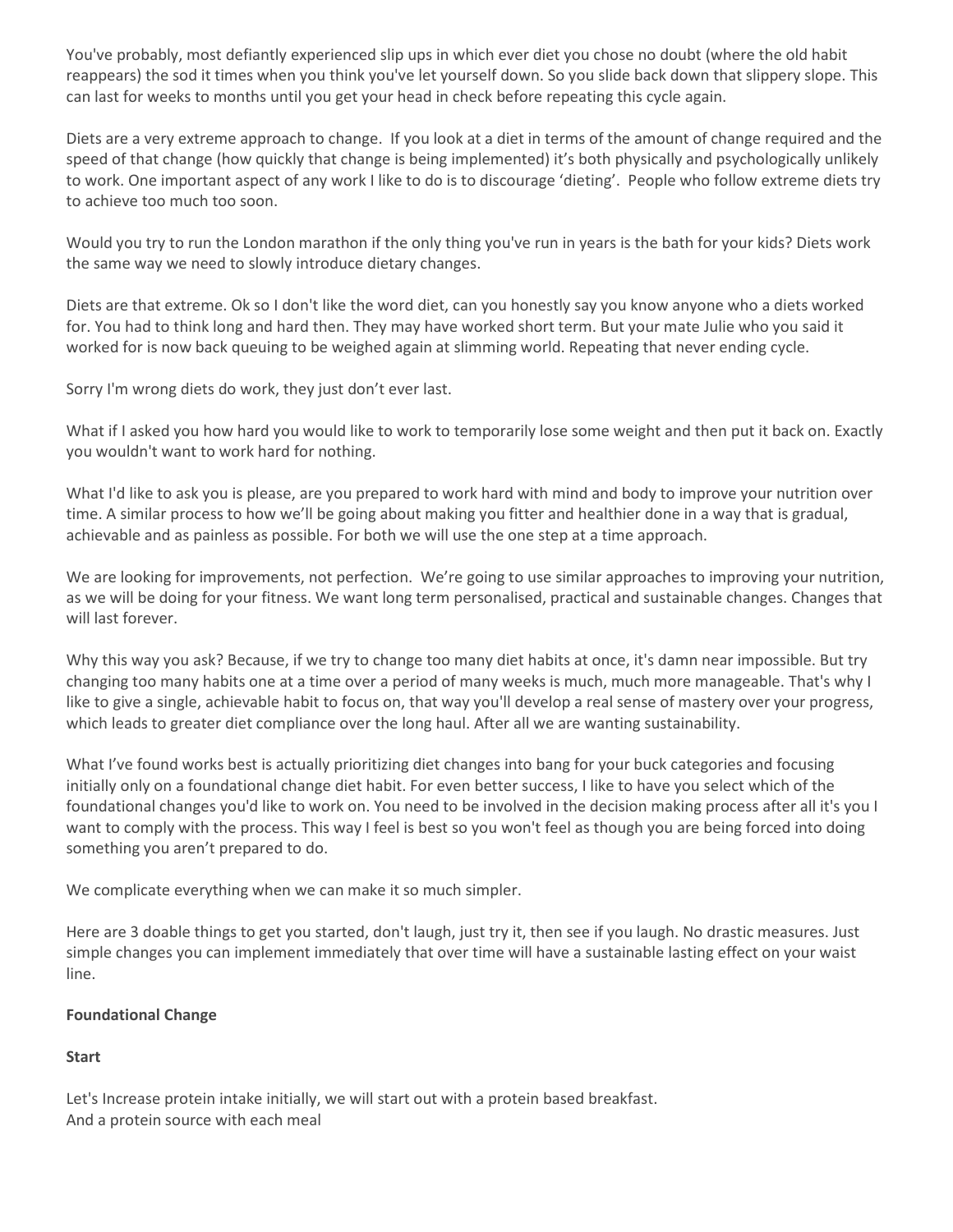#### **Then**

If we are going to have a starchy/ sugary/ carbohydrate source make this predominantly during/after workouts. Or I like to say when you deserve them, when you've being physically active.

Does your body actually need this type of carbohydrate source anyway? That's another topic.

#### **Then**

Eat as many servings of vegetables a day as you can, this is a must. Eat as many colours as possible.

#### **Always do this**

Drink water

These are initial changes you can address the biggest bang for your buck things you can do.

Make these your dietary habits initially. Master these basics for a couple of weeks. Then you can introduce a few more tweaks. Consistency over time is the key to your success.

# **Put yourself first**

If you really want to make a change in your lifestyle and lose weight, the people with the most success learn that it is okay to put yourself first. You need to realise it is okay to be selfish when it comes to your health and weight loss goals. Schedule time for yourself to workout and be active every week; let nothing get in the way of it. Start with one day a week and DON'T MISS IT! After a few weeks of being consistent increase the amount of time you set aside for yourself. Now is the time that you have to create a new path to better your health and improve your lifestyle.

You will slowly start to lose weight and see the fitness results that you desire. You will have more energy to go to work and be there for your family. When it comes down to it that is all we really want. So why not give yourself the best chance to achieve all this by putting yourself first?

More importantly than exercising once a week comes your dietary habits after all we really are what we eat. Here I've listed 10 pointers to help you with some direction.

Ten rules of good nutrition

#### **1.Eat every 2 to 3 hours**

You doing this – no matter what? Now, you don't need to eat a full meal every 2-3 hours but you do need to eat 6-8 meals and snacks that conform to the other rules below. Obviously done within your calorie limits.

#### **2. Eat complete, lean protein each time you eat.**

Are you eating something that was an animal or comes from an animal – every time you feed yourself? If not, make the change. Note: If you're a vegetarian, this rule still applies you need complete protein and need to find non-animal sources.

#### **3. Eat vegetables every time you eat.**

That's right, in addition to a complete, lean protein source, you need to eat some vegetables every time you eat (every 2-3 hours, right?). You can toss in a piece of fruit here and there as well. But don't skip the veggies.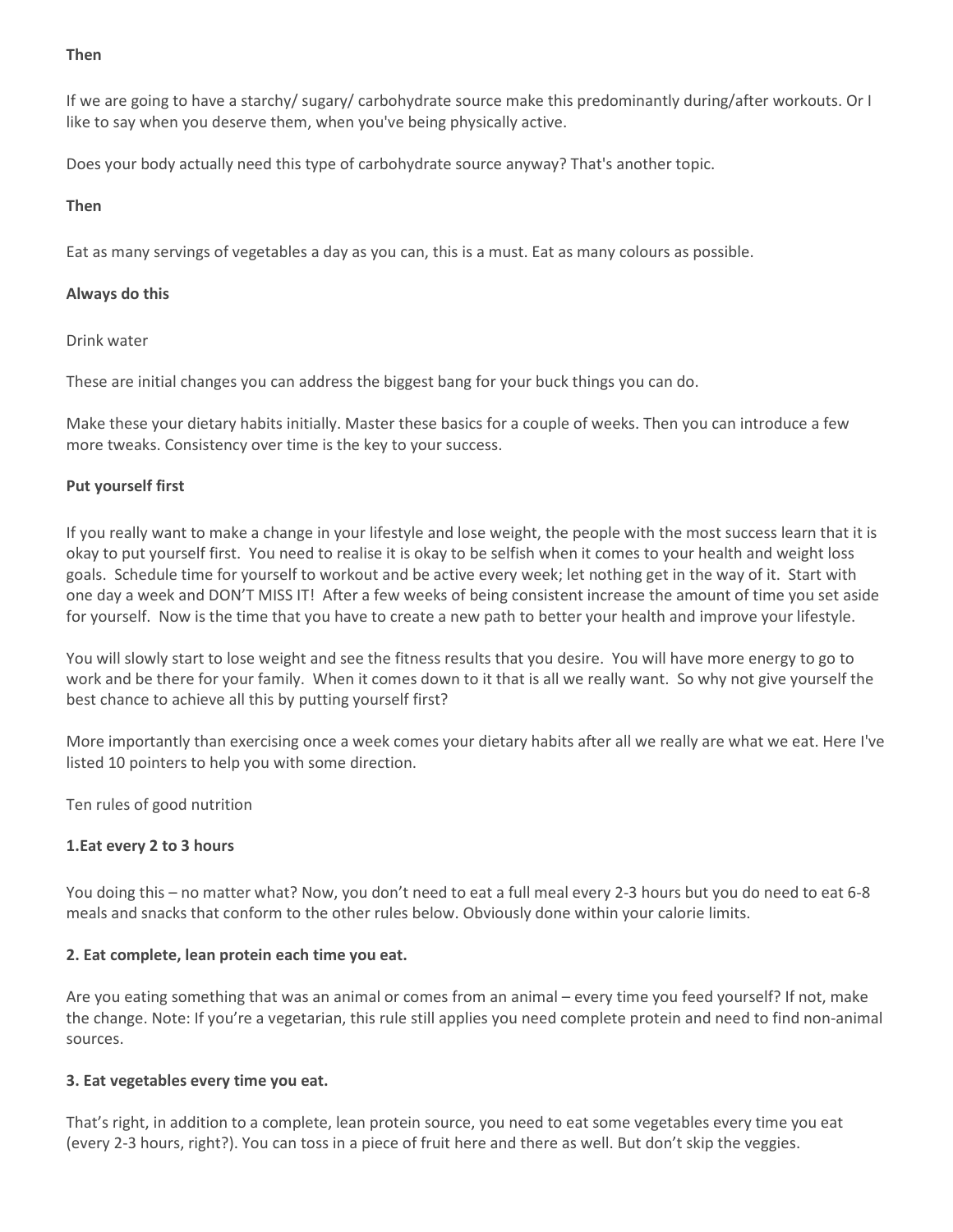# **4. Eat carbs only when you deserve to.**

Well, not ALL carbs – eat fruits and veggies whenever you want. And if want to eat a carbohydrate that's not a fruit or a vegetable (this includes things like simple sugars, rice, pasta, potatoes, bread, etc), you can – but you'll need to save it until after you've exercised. Yes, these often heavily processed grains are dietary staples in North America, but heart disease, diabetes and cancer are medical staples – and there's a relationship between the two! To stop heading down the heart disease highway, reward yourself for a good workout with a good carbohydrate meal right after (your body best tolerates these carbohydrates after exercise). For the rest of the day, eat your lean protein and a delicious selection of fruits and veggies.

# **5. Learn to love healthy fats.**

There are 3 types of fat – saturated, monounsaturated, and polyunsaturated. Forget about that old "eating fat *makes* you fat" maxim. Eating all three kinds of fat in a healthy balance (about equal parts of each) can dramatically improve your health, and even help you *lose* fat. Your saturated fat should come from your animal products and you can even toss in some butter or coconut oil for cooking. Your monounsaturated fat should come from mixed nuts, olives, and olive oil. And your polyunsaturated fat should from flaxseed oil, fish oil, and mixed nuts.

# **6. Ditch the calorie containing drinks (including fruit juice).**

In fact, all of your drinks should come from non-calorie containing beverages. Fruit juice, alcoholic drinks, and pop – these are all to be removed from your daily diet.Your best choices are water and green tea.

# **7. Focus on whole foods.**

Most of your dietary intake should come from whole foods. There are a few times where supplement drinks and shakes are useful. But most of the time, you'll do best with whole, largely unprocessed foods. **8. Have 10% foods.**

I know you cringed at a few of the rules above. But here's the thing: 100% nutritional discipline is never required for optimal progress. The difference, in results, between 90% adherence to your nutrition program and 100% adherence is negligible. So you can allow yourself "10% foods" – foods that break rules, but which you'll allow yourself to eat (or drink, if it's a beverage) 10% of the time. Just make sure you do the math and determine what 10% of the time really means. For example, if you're eating 6 meals per day for 7 days of the week – that's 42 meals. 10% of 42 is about 4. Therefore you're allowed to "break the rules" on about 4 meals each week.

# **9. Develop food preparation strategies.**

The hardest part about eating well is making sure you can follow the 8 rules above consistently. And this is where preparation comes in. You might know what to eat, but if isn't available, you'll blow it when it's time for a meal.

# **10. Balance daily food choices with healthy variety.**

Let's face it, when you're busy during the week, you're not going to be spending a ton of time whipping up gourmet meals. During these times you're going to need a set of tasty, easy to make foods that you can eat day in and day out. However, once every day or a few times a week, you need to eat something different, something unique and tasty to stave off boredom and stagnation.

Let's take calorie counting out of the equation too, this gets rather complicated. So rather than calorie count try a much more simpler method.